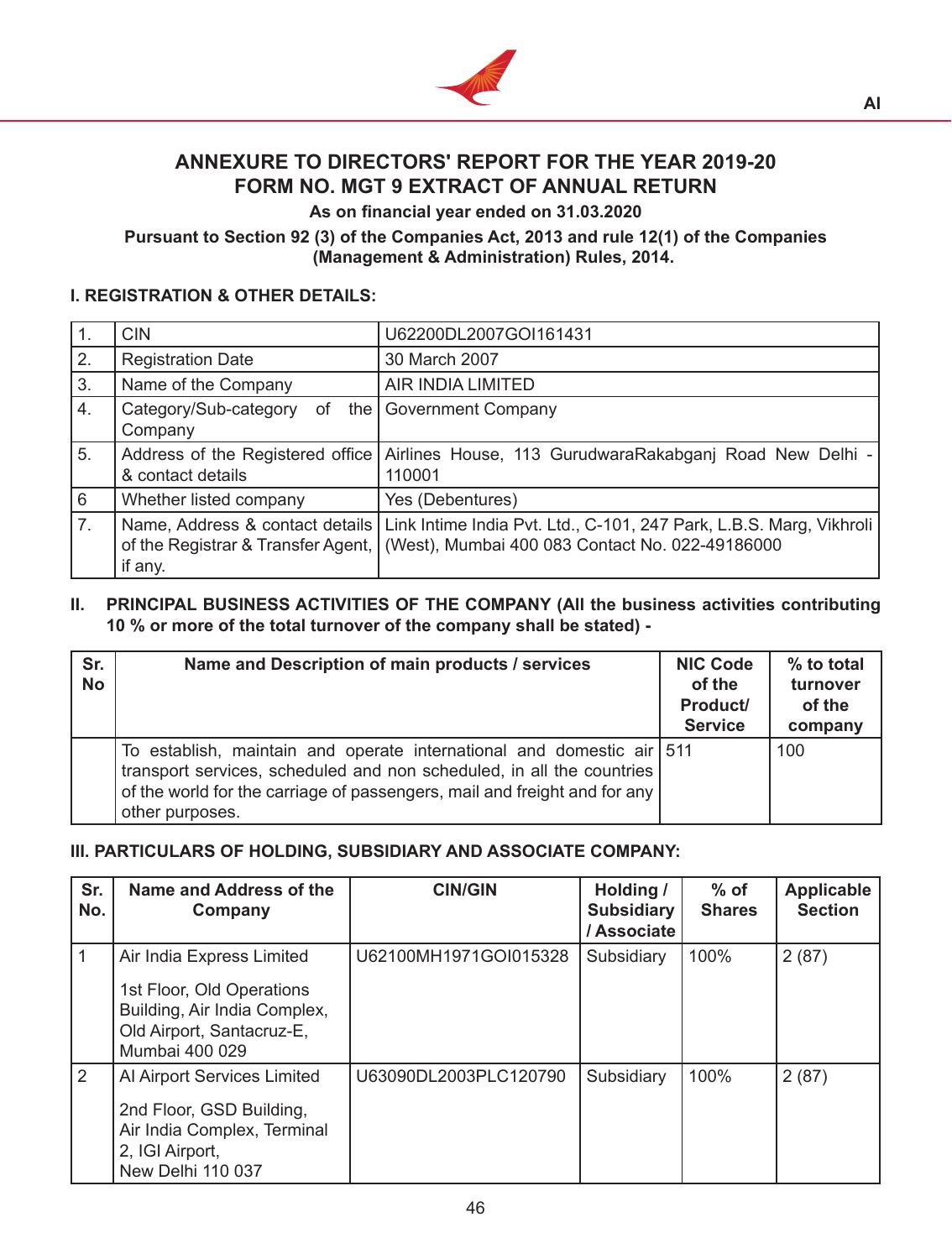

| 3              | AI Engineering Services<br>Limited<br>113, Airlines House,                                                                                          | U74210DL2004GOI125114 | Subsidiary              | 100%   | 2(87) |
|----------------|-----------------------------------------------------------------------------------------------------------------------------------------------------|-----------------------|-------------------------|--------|-------|
|                | Gurudwara Rakabganj Road,<br>New Delhi, 110 001.                                                                                                    |                       |                         |        |       |
| $\overline{4}$ | <b>Alliance Air Aviation Limited</b><br>Alliance Bhawan, Domestic<br>Terminal I, IGI Airport, New<br>Delhi 110 037                                  | U51101DL1983GOI016518 | Subsidiary              | 100%   | 2(87) |
| 5              | Hotel Corporation of India<br>Limited<br>1st Floor, Transport Annexe<br>Building, Air India Complex,<br>Old Airport, Santacruz-E,<br>Mumbai 400 029 | U55101MH1971GOI015217 | Subsidiary              | 80.38% | 2(87) |
| 6              | Air India SATS Airport<br>Services Pvt Ltd<br>113, Airlines House,<br>Gurudwara Rakabganj Road,<br>New Delhi, 110 001.                              | U74900DL2010PTC201763 | <b>Joint</b><br>Venture | 50%    | 2(6)  |

# **IV. SHARE HOLDING PATTERN (Equity Share Capital Breakup as percentage of Total Equity) :**

| <b>Category of</b><br><b>Shareholders</b> |       |             | No. of Shares held at the beginning of the year<br>[As on 01-04-2019] |                                | No. of Shares held at the end of the year [As<br>on 31-03-2020] |             |             | $\frac{0}{0}$<br>Change<br>during<br>the<br>vear |  |
|-------------------------------------------|-------|-------------|-----------------------------------------------------------------------|--------------------------------|-----------------------------------------------------------------|-------------|-------------|--------------------------------------------------|--|
|                                           | Demat | Physical    | during the year                                                       | % of<br>Total<br><b>Shares</b> | Demat                                                           | Physical    | Total       | $%$ of<br>Total<br><b>Shares</b>                 |  |
| A. Promoters                              |       |             |                                                                       |                                |                                                                 |             |             |                                                  |  |
| $(1)$ Indian                              |       |             |                                                                       |                                |                                                                 |             |             |                                                  |  |
| a) Individual/ HUF                        |       |             |                                                                       |                                |                                                                 |             |             |                                                  |  |
| b) Central Govt                           |       | 32665210000 | 32665210000                                                           | 100                            |                                                                 | 32665210000 | 32665210000 | 100                                              |  |
| c) State Govt(s)                          |       |             |                                                                       |                                |                                                                 |             |             |                                                  |  |
| d) Bodies Corp.                           |       |             |                                                                       |                                |                                                                 |             |             |                                                  |  |
| e) Banks / FI                             |       |             |                                                                       |                                |                                                                 |             |             |                                                  |  |
| f) Any other                              |       |             |                                                                       |                                |                                                                 |             |             |                                                  |  |
| Total shareholding<br>of Promoter (A)     |       | 32665210000 | 32665210000                                                           | 100                            |                                                                 | 32665210000 | 32665210000 | 100                                              |  |
| B. Public<br>Shareholding                 |       |             |                                                                       |                                | Not Applicable                                                  |             |             |                                                  |  |
| 1. Institutions                           |       |             |                                                                       |                                |                                                                 |             |             |                                                  |  |
| a) Mutual Funds/<br>UTI                   |       |             |                                                                       |                                |                                                                 |             |             |                                                  |  |
| b) Banks / FI                             |       |             |                                                                       |                                |                                                                 |             |             |                                                  |  |
| c) Central Govt.                          |       |             |                                                                       |                                |                                                                 |             |             |                                                  |  |
| d) State Govt.(s)                         |       |             |                                                                       |                                |                                                                 |             |             |                                                  |  |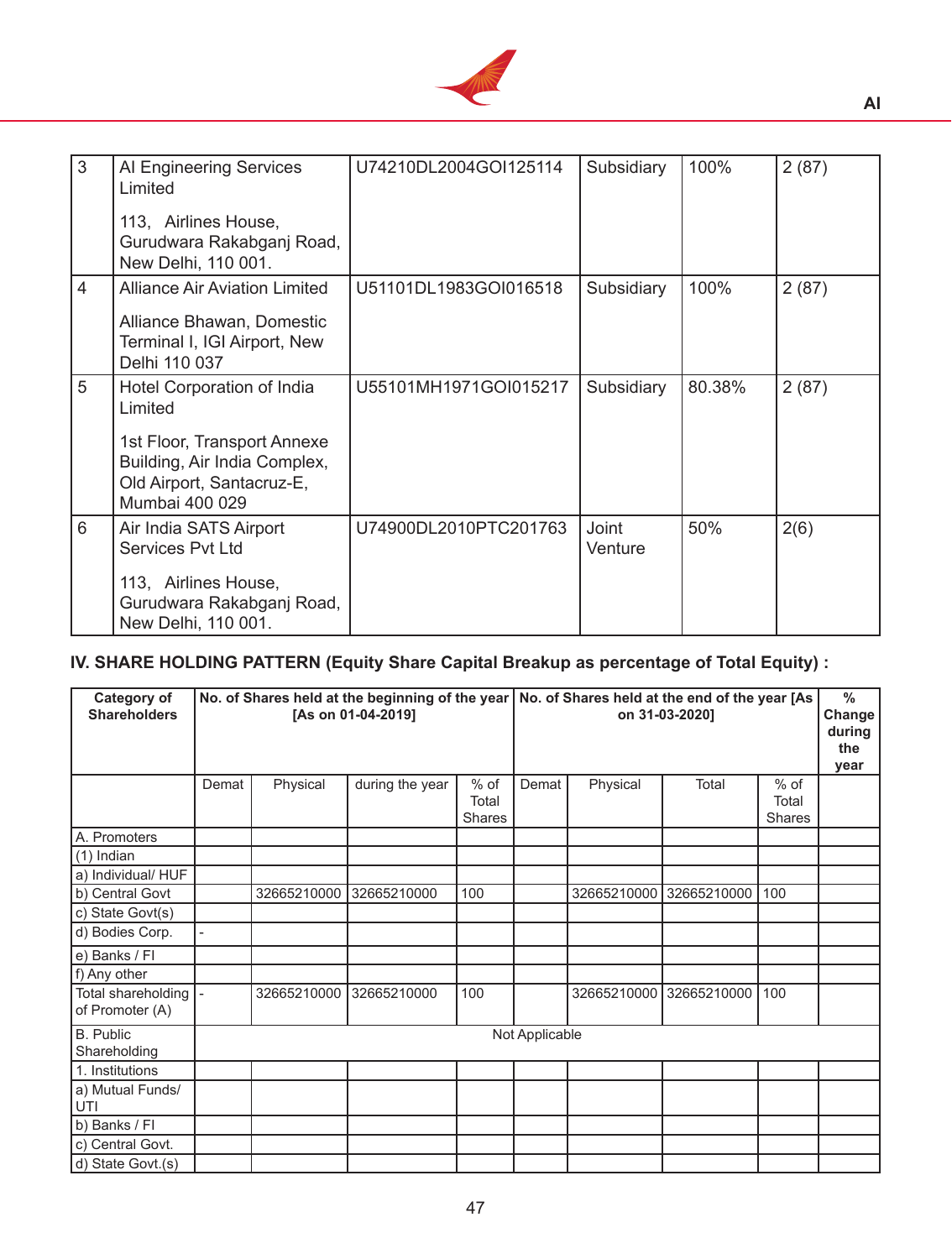

| <b>Category of</b><br><b>Shareholders</b> | No. of Shares held at the beginning of the year   No. of Shares held at the end of the year [As<br>[As on 01-04-2019] |  |  |  | on 31-03-2020] |  |  |  | $\%$<br>Change<br>during<br>the<br>year |
|-------------------------------------------|-----------------------------------------------------------------------------------------------------------------------|--|--|--|----------------|--|--|--|-----------------------------------------|
| e) Venture Capital<br>l Funds             |                                                                                                                       |  |  |  |                |  |  |  |                                         |
| f) Insurance<br><b>Companies</b>          |                                                                                                                       |  |  |  |                |  |  |  |                                         |
| $g)$ Fils                                 |                                                                                                                       |  |  |  |                |  |  |  |                                         |
| h) Foreign<br>Venture Capital<br>l Funds  |                                                                                                                       |  |  |  |                |  |  |  |                                         |
| i) Others (specify)<br>Foreign Banks      |                                                                                                                       |  |  |  |                |  |  |  |                                         |
| Sub-total (B)(1):-                        |                                                                                                                       |  |  |  |                |  |  |  |                                         |

# **Category-wise Share Holding**

| <b>Category of</b><br><b>Shareholders</b>                                                        |       |          | No. of Shares held at the beginning of the year<br>[As on 01-04-2019] |                         | No. of Shares held at the end of the year [As<br>on 31-03-2020] |          |       |                                  | $\frac{0}{6}$<br>Change<br>during<br>the<br>year |
|--------------------------------------------------------------------------------------------------|-------|----------|-----------------------------------------------------------------------|-------------------------|-----------------------------------------------------------------|----------|-------|----------------------------------|--------------------------------------------------|
|                                                                                                  | Demat | Physical | Total                                                                 | % of<br>Total<br>Shares | Demat                                                           | Physical | Total | $%$ of<br>Total<br><b>Shares</b> |                                                  |
| 2. Non-Institutions                                                                              |       |          |                                                                       |                         | Not Applicable                                                  |          |       |                                  |                                                  |
| a) Bodies Corp.<br>(Market Maker +<br>LLP)                                                       |       |          |                                                                       |                         |                                                                 |          |       |                                  |                                                  |
| i) Indian                                                                                        |       |          |                                                                       |                         |                                                                 |          |       |                                  |                                                  |
| ii) Overseas                                                                                     |       |          |                                                                       |                         |                                                                 |          |       |                                  |                                                  |
| b) Individuals                                                                                   |       |          |                                                                       |                         |                                                                 |          |       |                                  |                                                  |
| i) Individual<br>shareholders<br>holding nominal<br>share capital upto<br>Rs. 1 lakh             |       |          |                                                                       |                         |                                                                 |          |       |                                  |                                                  |
| ii) Individual<br>shareholders<br>holding nominal<br>share capital in<br>excess of Rs. 1<br>lakh |       |          |                                                                       |                         |                                                                 |          |       |                                  |                                                  |
| c) Others (specify)                                                                              |       |          |                                                                       |                         |                                                                 |          |       |                                  |                                                  |
| i) Non Resident<br>Indians                                                                       |       |          |                                                                       |                         |                                                                 |          |       |                                  |                                                  |
| Resident<br>ii) Non<br>Non<br>Indians<br>$\mathbb{Z}$<br>Repatriable                             |       |          |                                                                       |                         |                                                                 |          |       |                                  |                                                  |
| iii) Office Bearers                                                                              |       |          |                                                                       |                         |                                                                 |          |       |                                  |                                                  |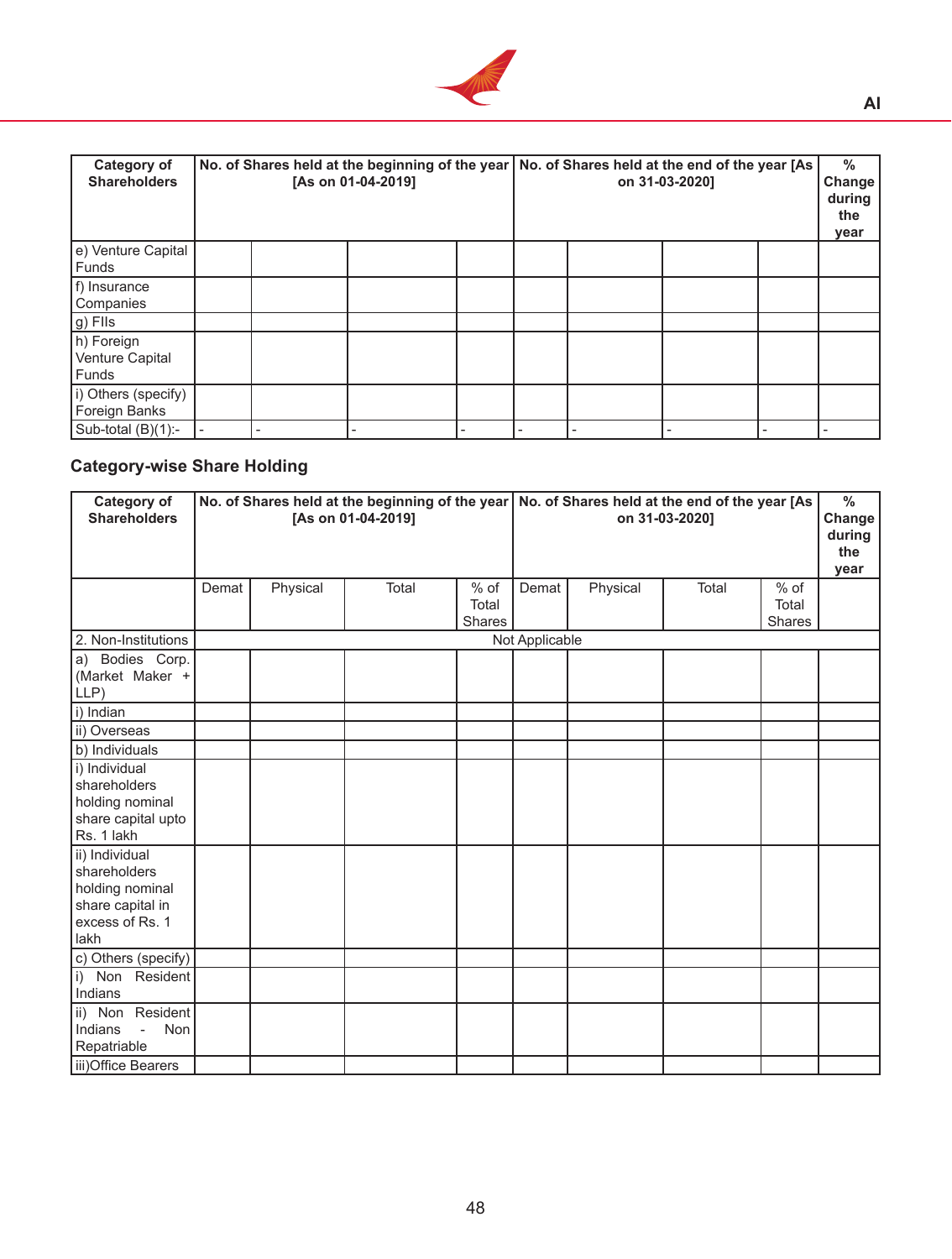

| iv)Directors           |             |             |     |             |             |     |                |
|------------------------|-------------|-------------|-----|-------------|-------------|-----|----------------|
| V)HUF                  |             |             |     |             |             |     |                |
| vi)Overseas            |             |             |     |             |             |     |                |
| Corporate Bodies       |             |             |     |             |             |     |                |
| vii)Foreign            |             |             |     |             |             |     |                |
| Nationals              |             |             |     |             |             |     |                |
| viii)Clearing          |             |             |     |             |             |     |                |
| Members                |             |             |     |             |             |     |                |
| ix )Trusts             |             |             |     |             |             |     |                |
| x)Foreign Bodies       |             |             |     |             |             |     |                |
| $-DR$                  |             |             |     |             |             |     |                |
| Sub-total $(B)(2)$ :-  |             |             |     |             |             |     | $\overline{a}$ |
| <b>Total Public</b>    |             |             |     |             |             |     |                |
| Shareholding (B)       |             |             |     |             |             |     |                |
| $= (B)(1)+(B)(2)$      |             |             |     |             |             |     |                |
| C. Shares held by      |             |             |     |             |             |     |                |
|                        |             |             |     |             |             |     |                |
| Custodian for          |             |             |     |             |             |     |                |
| <b>GDRs &amp; ADRs</b> |             |             |     |             |             |     |                |
|                        | 32665210000 | 32665210000 | 100 | 32665210000 | 32665210000 | 100 |                |
|                        |             |             |     |             |             |     |                |
| Total<br>Grand         |             |             |     |             |             |     |                |
| $(A+B+C)$              |             |             |     |             |             |     |                |

# **B) Shareholding of Promoter-**

| Sr<br>No. | Shareholder's<br><b>Name</b> |                         | Shareholding at the beginning of the year        |                                                              | Shareholding at the end of the year |                                                  |                                                              | $\%$<br>change<br><b>in</b><br>Share-<br>holding<br>during<br>the year |
|-----------|------------------------------|-------------------------|--------------------------------------------------|--------------------------------------------------------------|-------------------------------------|--------------------------------------------------|--------------------------------------------------------------|------------------------------------------------------------------------|
|           |                              | No. of<br><b>Shares</b> | % of total<br><b>Shares</b><br>of the<br>company | % of Shares<br>Pledged /<br>encumbered<br>to total<br>shares | No. of<br><b>Shares</b>             | % of total<br><b>Shares</b><br>of the<br>company | % of Shares<br>Pledged /<br>encumbered<br>to total<br>shares |                                                                        |
|           | of<br>Government<br>India    | 32665210000             | 100                                              | <b>NIL</b>                                                   | 32665210000                         | 100                                              | <b>NIL</b>                                                   |                                                                        |

# **C) Change in Promoters' Shareholding (please specify, if there is no change) -**

| Sr.<br>No. | <b>Particulars</b>           |               | <b>Shareholding at the</b><br>beginning of the year | <b>Cumulative Shareholding at</b><br>end of the year |                                        |  |
|------------|------------------------------|---------------|-----------------------------------------------------|------------------------------------------------------|----------------------------------------|--|
|            |                              | No. of shares | % of total<br>shares of the<br>company              | No. of shares                                        | % of total<br>shares of the<br>company |  |
|            | At the beginning of the year |               |                                                     |                                                      |                                        |  |
|            | Government of India          | 32665210000   | 100                                                 | 32665210000                                          |                                        |  |
|            | At the end of the year       |               |                                                     |                                                      |                                        |  |
|            | Government of India          | 32665210000   | 100                                                 | 32665210000                                          |                                        |  |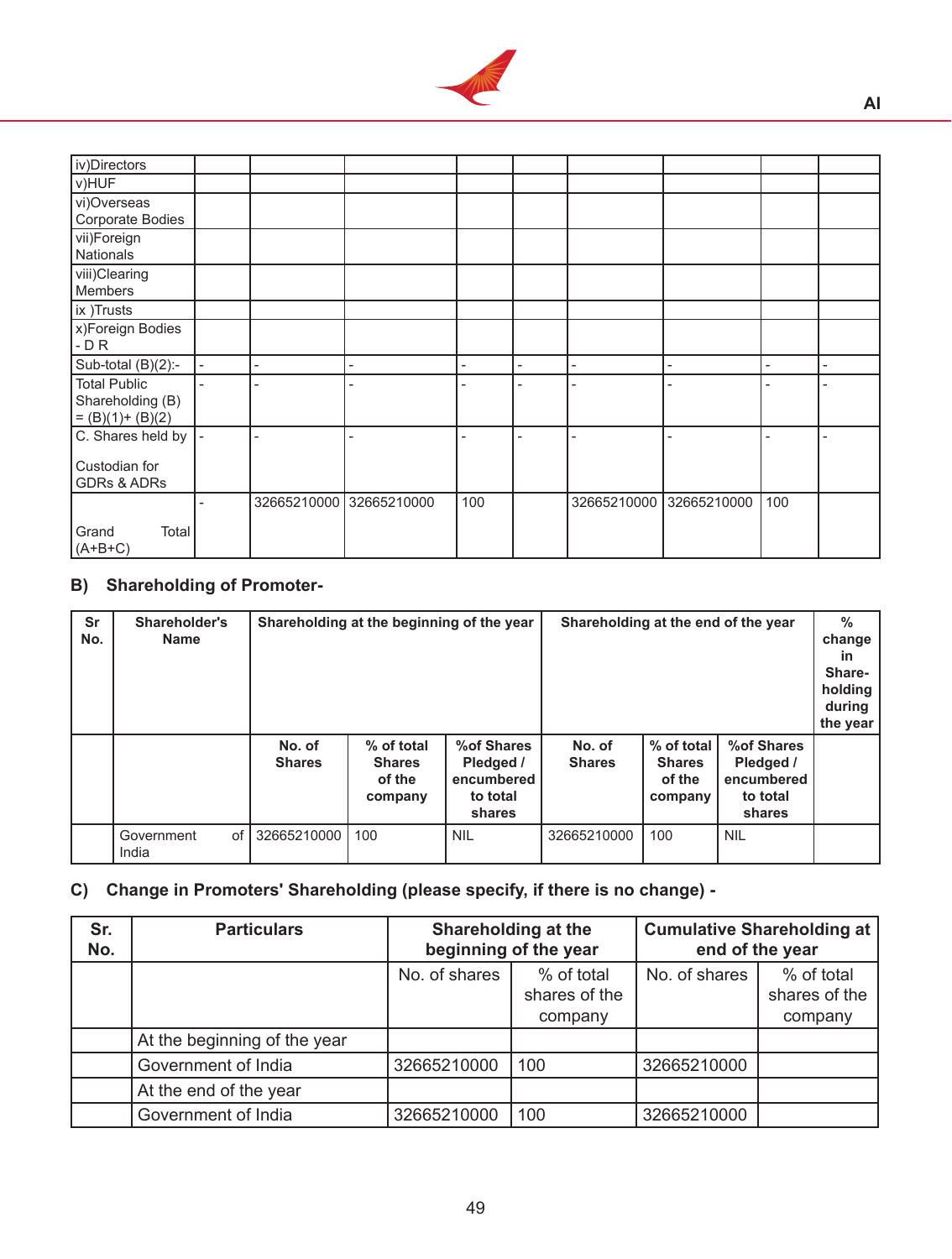

**D) Shareholding Pattern of top ten Shareholders: (Other than Directors, Promoters and Holders of GDRs and ADRs):**

| <b>Sr No</b>    | For Each of the Top 10<br><b>Shareholders</b> |               | <b>Shareholding at the</b><br>beginning of the year | <b>Cumulative Shareholding</b><br>at end of the year |                          |  |
|-----------------|-----------------------------------------------|---------------|-----------------------------------------------------|------------------------------------------------------|--------------------------|--|
|                 |                                               | No. of shares | % of total                                          | No. of shares                                        | % of total               |  |
|                 |                                               |               | shares of the<br>company                            |                                                      | shares of the<br>company |  |
|                 | NOT APPLICABLE                                |               |                                                     |                                                      |                          |  |
| $\overline{2}$  |                                               |               |                                                     |                                                      |                          |  |
| 3               |                                               |               |                                                     |                                                      |                          |  |
| $\overline{4}$  |                                               |               |                                                     |                                                      |                          |  |
| 5               |                                               |               |                                                     |                                                      |                          |  |
| $6\phantom{1}6$ |                                               |               |                                                     |                                                      |                          |  |
| 7               |                                               |               |                                                     |                                                      |                          |  |
| 8               |                                               |               |                                                     |                                                      |                          |  |
| 9               |                                               |               |                                                     |                                                      |                          |  |
| 10              |                                               |               |                                                     |                                                      |                          |  |

**E) Shareholding of Directors and Key Managerial Personnel:**

| Sr.<br>No. | <b>Shareholding of each Directors</b><br>and each Key Managerial<br><b>Personnel</b> |               | Shareholding at the<br>beginning of the year | <b>Cumulative Shareholding</b><br>at the end of year |                                        |  |
|------------|--------------------------------------------------------------------------------------|---------------|----------------------------------------------|------------------------------------------------------|----------------------------------------|--|
|            |                                                                                      | No. of shares | % of total<br>shares of the<br>company       | No. of<br>shares                                     | % of total<br>shares of the<br>company |  |
|            | Shri Ashwani Lohani                                                                  | 10            |                                              | 10                                                   |                                        |  |
|            | Shri Praveen Garg                                                                    | 10            |                                              | 10                                                   |                                        |  |
| 3          | Shri Satyendra Kumar Mishra                                                          | 10            | O                                            | 10                                                   | O                                      |  |
|            | <b>Total</b>                                                                         | 30            |                                              | 30                                                   |                                        |  |

**V. INDEBTEDNESS -Indebtedness of the Company including interest outstanding/accrued but not due for payment.**

**(Rs. in Million)**

|                                                         | <b>Secured Loans</b><br>excluding<br>deposits | <b>Unsecured</b><br>Loans | <b>Deposits</b>               | <b>Total</b><br><b>Indebtedness</b> |  |
|---------------------------------------------------------|-----------------------------------------------|---------------------------|-------------------------------|-------------------------------------|--|
|                                                         | Amount in INR                                 | Amount in INR             | Amount in INR   Amount in INR |                                     |  |
| Indebtedness at the beginning for<br>the financial year |                                               |                           |                               |                                     |  |
| i) Principal Amount                                     | 224,112.2                                     | 358,446.7                 |                               | 582,558.9                           |  |
| ii) Interest due but not paid                           | 1,597.6                                       | 383.4                     |                               | 1,981.0                             |  |
| iii) Interest accrued but not due                       | 1,202.1                                       | 5,355.5                   |                               | 6,557.6                             |  |
| Total (i+ii+iii)                                        | 226,911.9                                     | 364,186.6                 |                               | 591,097.5                           |  |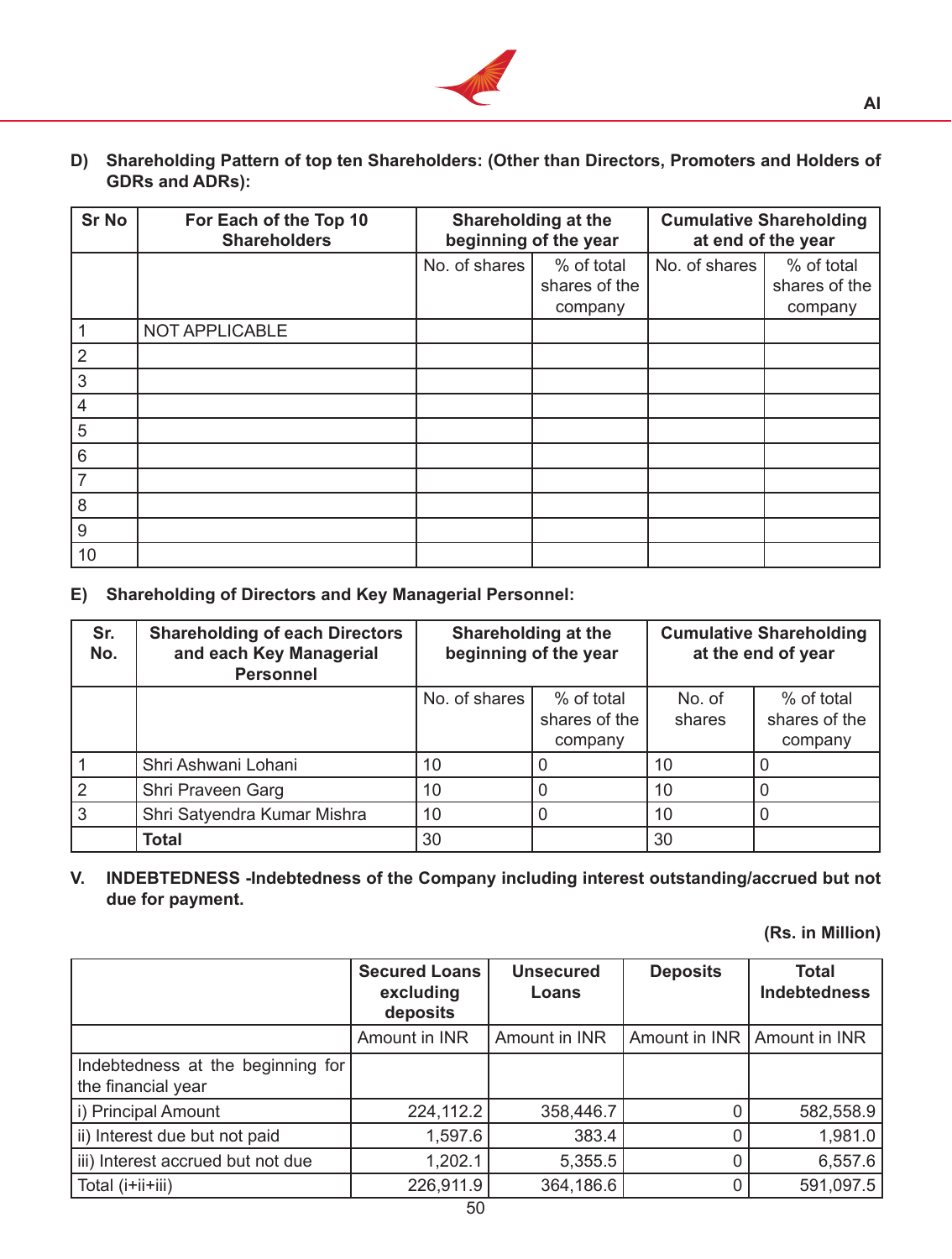

|                                                     | <b>Secured Loans</b><br>excluding<br>deposits | <b>Unsecured</b><br>Loans | <b>Deposits</b> | Total<br><b>Indebtedness</b> |
|-----------------------------------------------------|-----------------------------------------------|---------------------------|-----------------|------------------------------|
|                                                     | Amount in INR                                 | Amount in INR             | Amount in INR   | Amount in INR                |
| Change in Indebtedness during the<br>financial year |                                               |                           |                 |                              |
| Addition                                            | 1,460.0                                       | 26,898.0                  | 0               | 28,358.0                     |
| Reduction                                           | 160,539.9                                     | 73,487.0                  | 0               | 234,026.9                    |
| <b>Revaluation Impact</b>                           | 9,446.9                                       | (2,673.0)                 | 0               | 6,773.9                      |
| Net Change                                          | (149, 633.0)                                  | (49, 262.0)               | 0               | (198, 895.0)                 |
| Indebtedness at the end of the<br>financial year    |                                               |                           |                 |                              |
| i) Principal Amount                                 | 74,479.2                                      | 309,184.7                 |                 | 383,663.9                    |
| ii) Interest due but not paid                       | 663.1                                         | 7,065.1                   |                 | 7,728.2                      |
| iii) Interest accrued but not due                   | 298.9                                         | 5,153.9                   |                 | 5,452.8                      |
| Total (i+ii+iii)                                    | 75,441.2                                      | 321,403.7                 | 0               | 3,96,844.9                   |

#### **VI. REMUNERATION OF DIRECTORS AND KEY MANAGERIAL PERSONNEL**

# **A. Remuneration to Managing Director, Whole-time Directors and/or Manager:**

**(In figures)**

| <b>Sr</b>      | <b>Particulars of Remuneration</b>                                                        | Name of MD/WTD/ Manager | <b>Total Amount</b>       |           |
|----------------|-------------------------------------------------------------------------------------------|-------------------------|---------------------------|-----------|
| <b>No</b>      |                                                                                           | Shri Ashwani Lohani     | <b>Shri Vinod Hejmadi</b> |           |
| 1              | Gross salary                                                                              |                         |                           |           |
|                | (a) Salary as per provisions<br>contained in section 17(1) of the<br>Income-tax Act, 1961 | 16,86,026               | 29, 20, 472               | 46,06,498 |
|                | (b) Value of perquisites u/s 17(2)<br>Income-tax Act, 1961                                | 32,400                  | 43,200                    | 75,600    |
|                | (c) Profits in lieu of salary under<br>section 17(3) Income- tax Act,<br>1961             |                         |                           |           |
| $\overline{2}$ | <b>Stock Option</b>                                                                       |                         |                           |           |
| $\sqrt{3}$     | <b>Sweat Equity</b>                                                                       |                         |                           |           |
| $\overline{4}$ | Commission as % of profit others,<br>specify.                                             |                         |                           |           |
| 5              | Others: (PF, DCS, House Perks)<br>tax etc)                                                |                         | 2,35,908                  | 2,35,908  |
|                | Total (A)                                                                                 | 17, 18, 426             | 31,99,580                 | 49,18,006 |
|                | Ceiling as per the Act                                                                    |                         |                           |           |

\*There are no Managing, Whole Time Directors in the Company.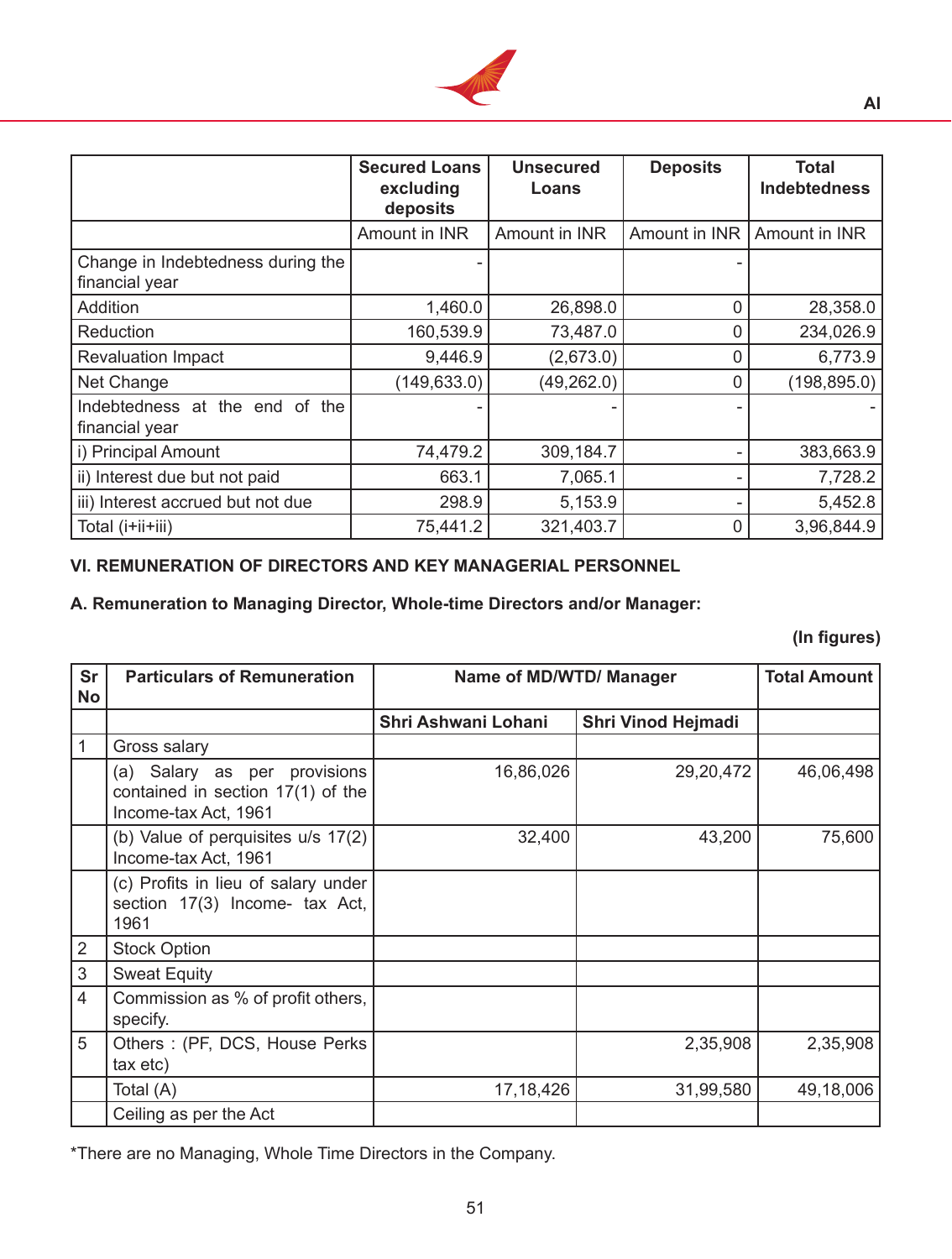

# **B. Remuneration to other directors**

| <b>Sr</b><br>No. | <b>Particulars of Remuneration</b>                                             | <b>Name of Directors</b> |                          |                          |                          | <b>Total</b><br><b>Amount</b> |          |
|------------------|--------------------------------------------------------------------------------|--------------------------|--------------------------|--------------------------|--------------------------|-------------------------------|----------|
| 1                | <b>Independent Directors</b>                                                   | Dr R K<br>Tyagi          | Dr. Syed<br>Zafar Islam  | Shri<br><b>Birla</b>     | Smt D<br>Purandeswari    | ÷                             |          |
|                  | Fee for attending board committee<br>meetings                                  | 2,10,000                 | 2,00,000                 | 60,000                   | 20,000                   | $\overline{\phantom{0}}$      | 4,90,000 |
|                  | Commission                                                                     |                          | ۰                        | ÷,                       |                          | ۰                             |          |
|                  | Others, please specify (Fees for<br>attending Board Sub Committee<br>Meetings) |                          | $\overline{\phantom{0}}$ | ۰                        |                          |                               |          |
|                  | Total(1)                                                                       |                          | ۰                        | $\overline{\phantom{0}}$ | ٠                        | $\overline{\phantom{0}}$      |          |
| 2                | <b>Other Non-Executive Directors</b>                                           |                          |                          |                          |                          | ۰                             |          |
|                  | Fee for attending board committee<br>meetings                                  |                          |                          |                          |                          |                               |          |
|                  | Commission                                                                     | ۳                        | ۳                        | $\overline{\phantom{a}}$ | $\qquad \qquad -$        | $\overline{\phantom{0}}$      |          |
|                  | Others, please specify                                                         |                          | $\overline{\phantom{0}}$ | ۰                        |                          | ۰                             |          |
|                  | Total (2)                                                                      |                          |                          |                          |                          |                               |          |
|                  | Total $(B)=(1+2)$                                                              |                          |                          |                          | ٠                        | ۰                             |          |
|                  | <b>Total Managerial Remuneration</b>                                           |                          |                          |                          |                          |                               |          |
|                  | Overall Ceiling as per the Act                                                 | $\overline{\phantom{0}}$ |                          | ۰                        |                          | ۰                             |          |
|                  |                                                                                | ۰                        | -                        | ۰                        | $\overline{\phantom{a}}$ | ۰                             |          |

## **C. REMUNERATION TO KEY MANAGERIAL PERSONNEL OTHER THAN MD/MANAGER/WTD**

**( figures in Rs)** 

| Sr.<br>No.     | <b>Particulars of Remuneration</b>                                                     | <b>Key Managerial</b><br><b>Personnel</b> |              |
|----------------|----------------------------------------------------------------------------------------|-------------------------------------------|--------------|
|                |                                                                                        | <b>Smt Kalpana Rao</b>                    | <b>TOTAL</b> |
|                | Gross salary                                                                           |                                           |              |
|                | (a) Salary as per provisions contained in section 17(1) of<br>the Income-tax Act, 1961 | 26,05,547                                 | 26,05,547    |
|                | (b) Value of perquisites u/s 17(2) Income-tax Act, 1961                                |                                           |              |
|                | (c) Profits in lieu of salary under section 17(3) Income-tax<br>Act, 1961              |                                           |              |
| 2              | <b>Stock Option</b>                                                                    |                                           |              |
| $\mathbf{3}$   | <b>Sweat Equity</b>                                                                    |                                           |              |
| $\overline{4}$ | Commission                                                                             |                                           |              |
|                | - as % of profit                                                                       |                                           |              |
|                | Others, specify.                                                                       |                                           |              |
| 5              | Others: (PF, DCS, House Perks tax etc)                                                 |                                           |              |
|                | Total                                                                                  | 26,05,547                                 | 26,05,547    |